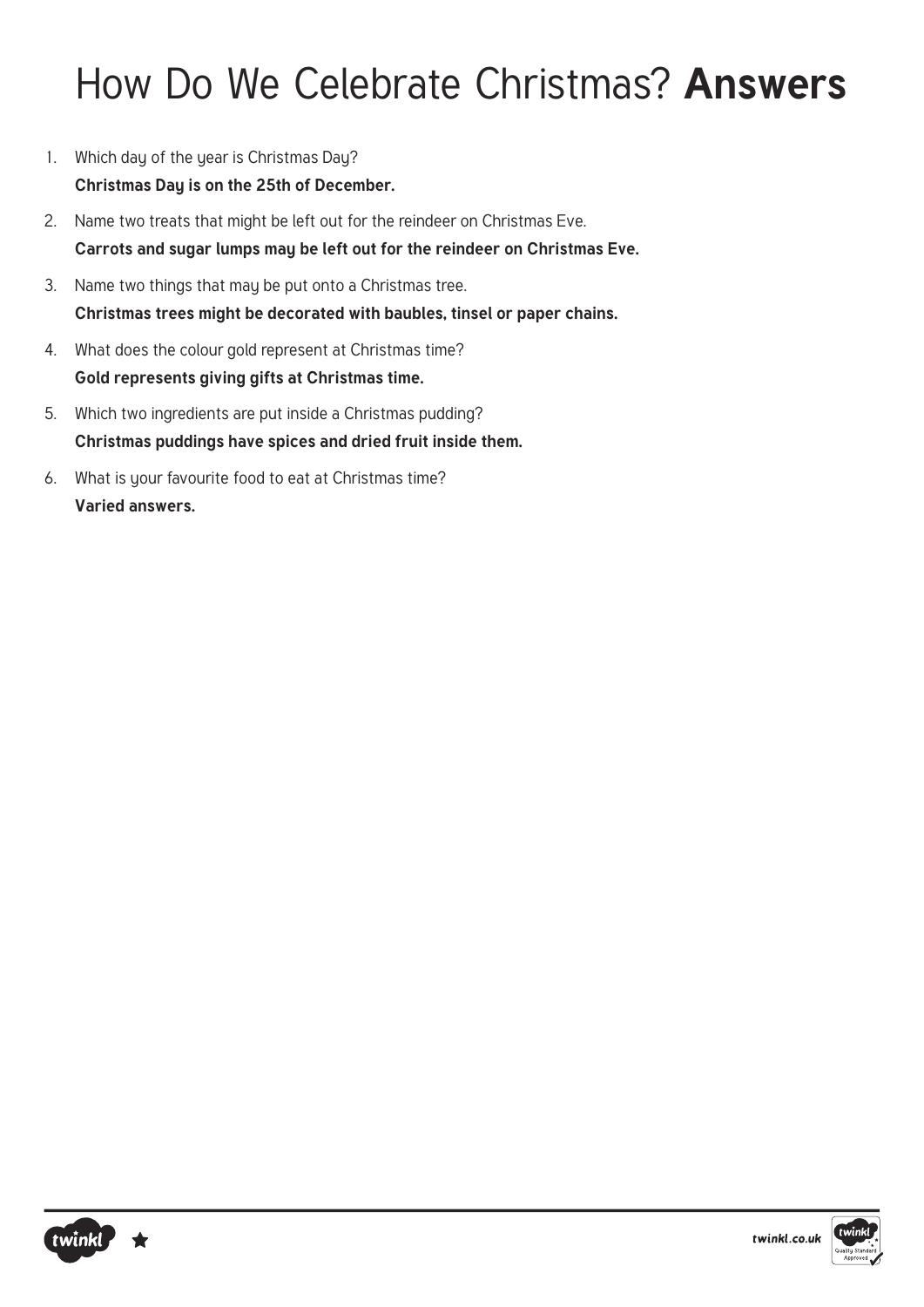### Saint Nicholas **Answers**

- 1. Where did Saint Nicholas work? **Saint Nicholas worked in the church.**
- 2. What is Saint Nicholas called in Hawaii? **Kanakaloka is what Hawaiians call Saint Nicholas.**
- 3. When does Saint Nicholas normally give presents? **Saint Nicholas normally gives presents at night.**
- 4. Name three of Saint Nicholas' reindeer. **Three of the following: Dasher, Dancer, Prancer, Vixen, Comet, Cupid, Donner, Blitzen and Rudolph.**
- 5. How fast does his sleigh travel? **His sleigh travels at 671 million miles per hour.**
- 6. How did Rudolph help Saint Nicholas?

**Rudolph helped during a bad snowstorm. With his glowing red nose he lit the way to make sure that all of the presents were delivered in time.**



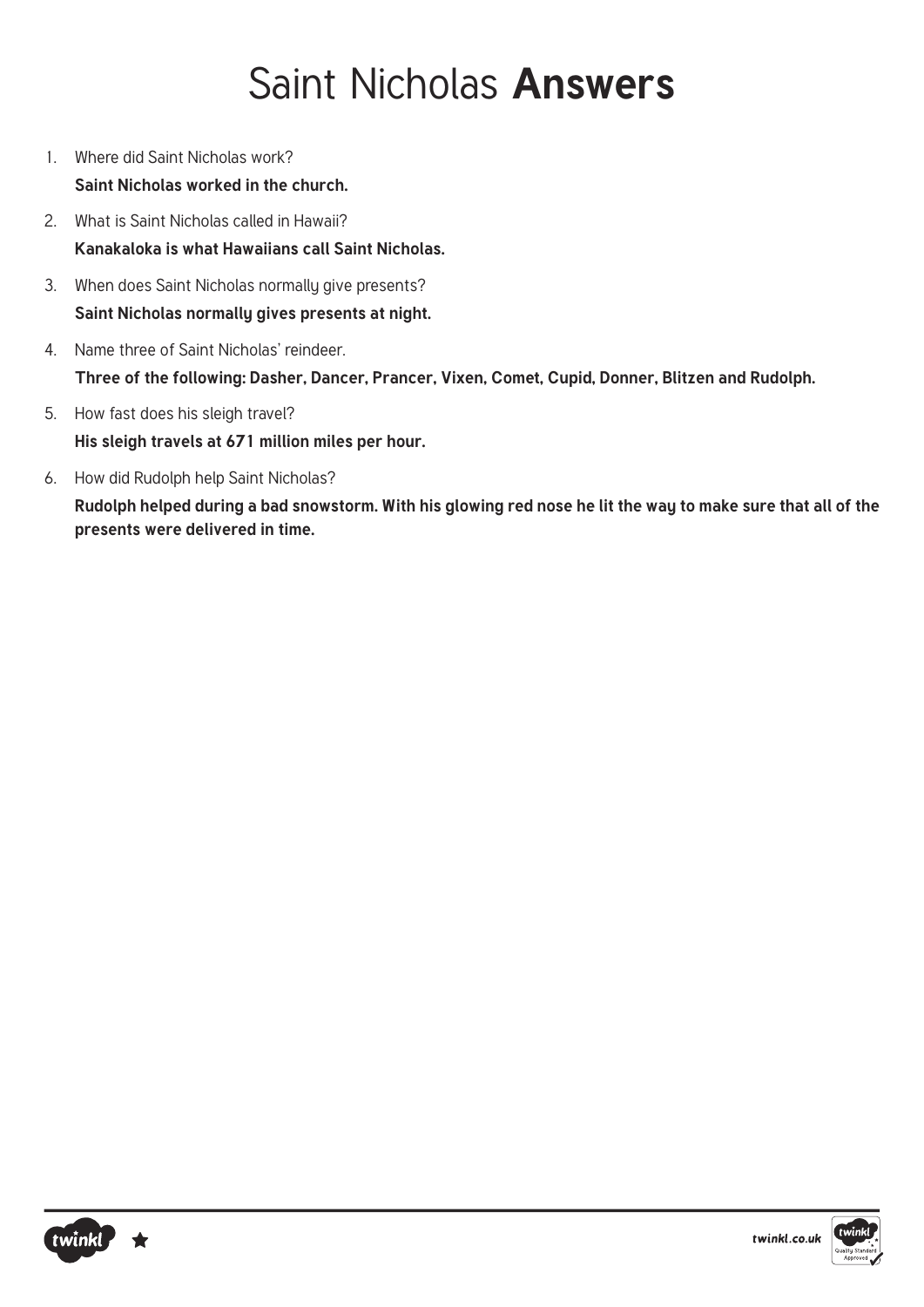# **Answers**

- 1. Which religious year is Advent the start of? **The Christian year.**
- 2. Which celebration does Advent come before? **Advent comes before Christmas.**
- 3. What is lit on the Advent wreath on Christmas Day? The fifth centre candle is lit on Christmas Day.
- 4. What does the Christingle orange mean? **The Christingle orange means the world.**
- 5. How could people celebrate Advent? **Spending time with family and friends, praying at church singing hymns or Christmas carols, Advent calendars, Advent crowns, Advent wreaths, Advent candles, Christingles. (Accept any one)**
- 6. Are you celebrating Advent?

**Answers will vary: yes/no, maybe some explanation.**



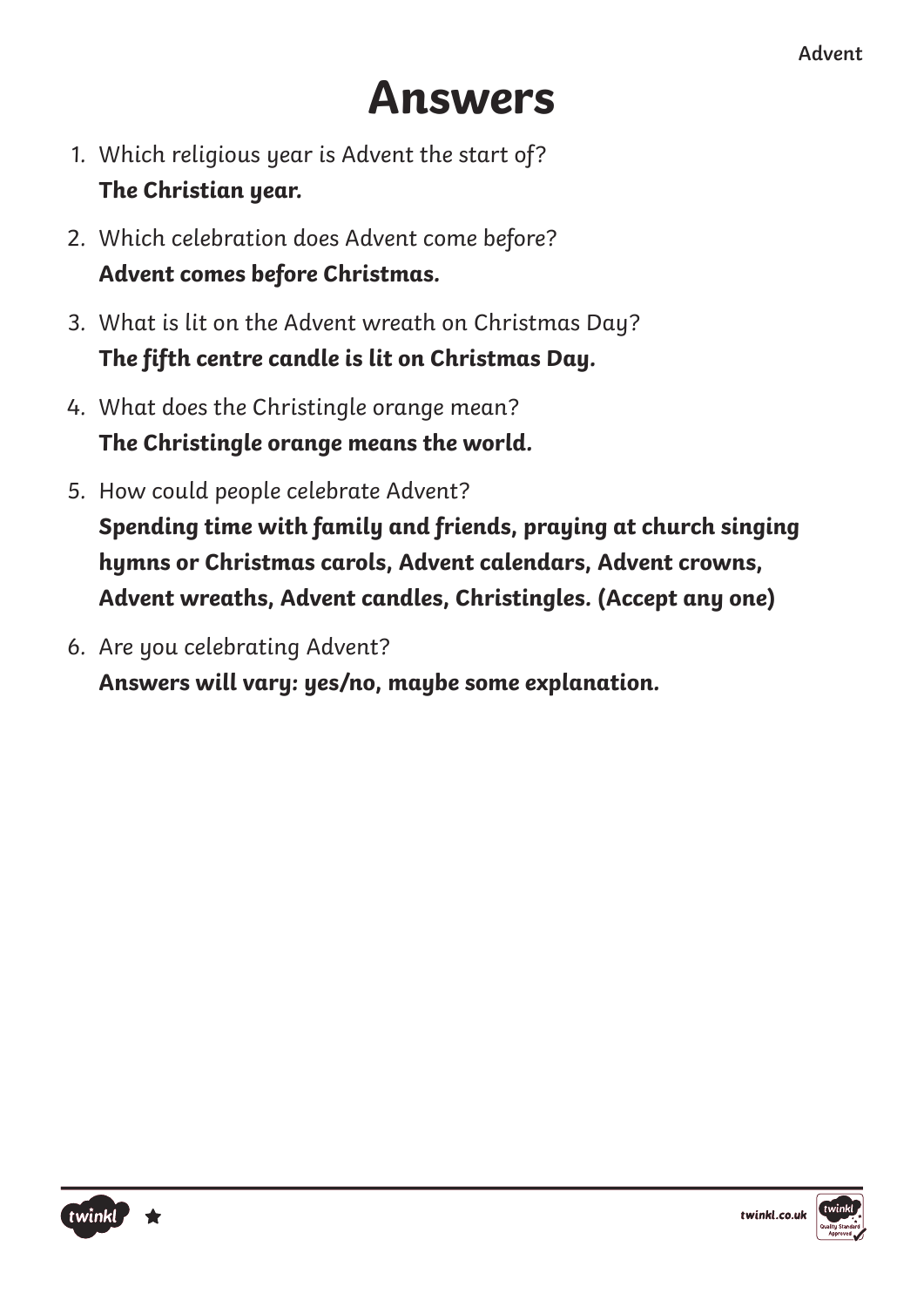## Reindeer **Answers**

- 1. What are similar to a reindeer? **Caribou are similar to reindeer.**
- 2. What might a reindeer eat? **Reindeer eat lichens, leaves, grass, mushrooms and fish. (Accept any one)**
- 3. Name somewhere in the world you might find wild reindeer. You might find wild reindeer in Norway, Finland, Alaska, Canada and Greenland. **(Accept any one)**
- 4. What did Rudolph have in the song? **Rudolph had a very shiny nose.**
- 5. What is one thing that reindeer are good at? Reindeer are good at swimming, smelling and warming up cold air. (Accept any one)